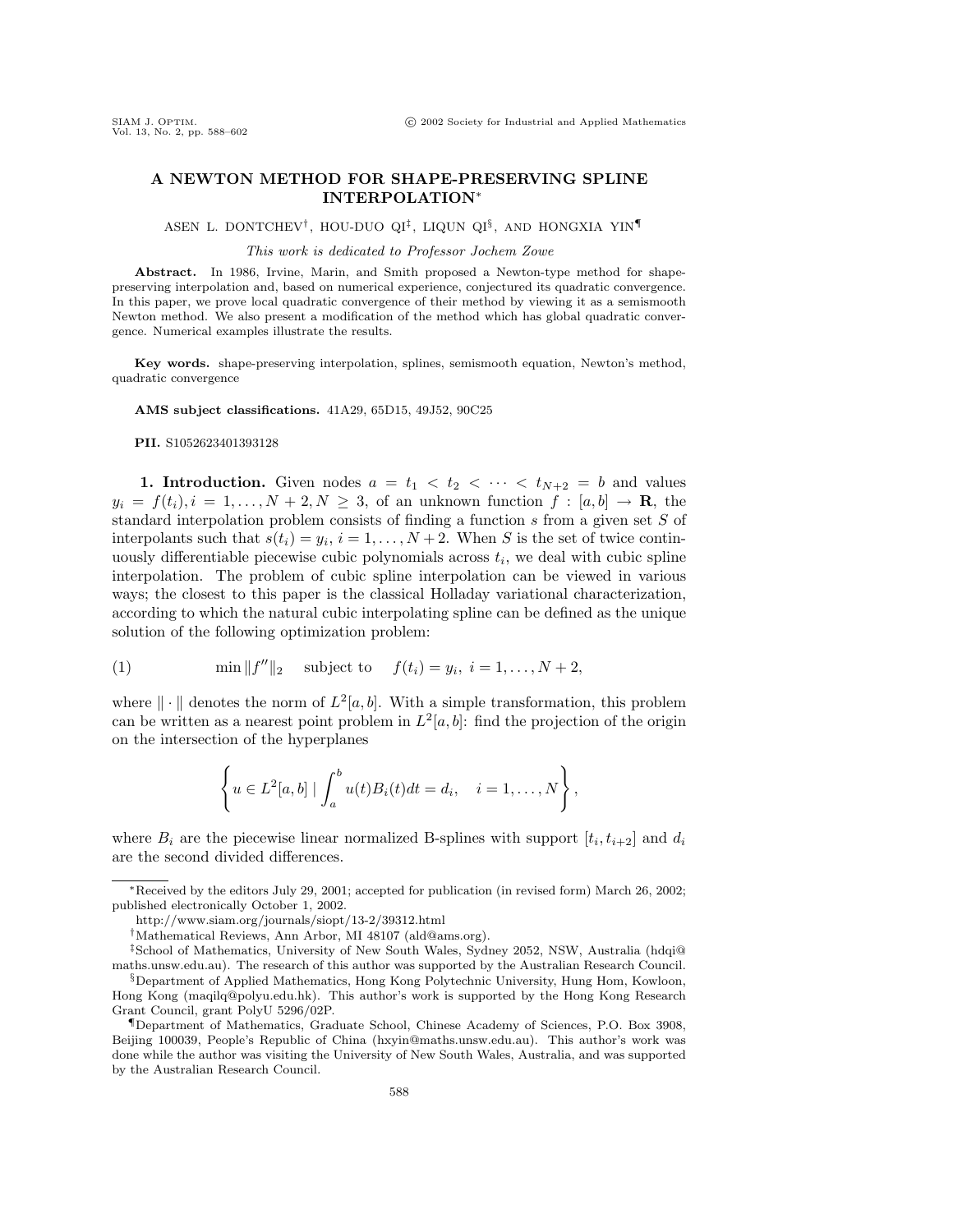Since the mid '80s, after the ground-breaking paper of Micchelli et al. [15], the attention of a number of researchers has been attracted to spline interpolation problems with constraints. For example, if we add to problem (1) the additional constraint  $f'' \geq 0$ , we obtain a convex interpolation problem; provided that the data are "convex," then a convex interpolant "preserves the shape" of the data. If we add the constraint  $f' \geq 0$ , we obtain a monotone interpolation problem. Central to our analysis here is a subsequent paper by Irvine, Marin, and Smith [11], who rigorously defined the problem of shape-preserving spline interpolation and laid the groundwork for its numerical analysis. In particular, they proposed a Newton-type method and, based on numerical examples, conjectured its fast (quadratic) theoretical convergence. In the present paper we prove this conjecture.

We approach the problem of Irvine, Marin, and Smith [11] in a new way, by using recent advances in optimization. It is now well understood that, in general, the traditional methods based on standard calculus may not work for optimization problems with constraints; however, such problems can be reformulated as nonsmooth problems that need special treatment. The corresponding theory emerged already in the '70s, championed by the works of R. T. Rockafellar and his collaborators, and is now becoming a standard tool for more and more theoretical and practical problems. The present paper is an example of how nonsmooth analysis can be applied to solve a problem from numerical analysis that hasn't been solved for quite a while.

Before stating the problem of shape-preserving interpolation that we consider in this paper, we briefly review the result of nonsmooth analysis which provides the basis for this work.

For a locally Lipschitz continuous function  $G: \mathbb{R}^n \to \mathbb{R}^n$ , the generalized Jacobian  $\partial G(x)$  of G at x in the sense of Clarke [2] is the convex hull of all limits obtained along sequences on which  $G$  is differentiable:

$$
\partial G(x) = \text{co}\left\{\lim_{x^j \to x} \nabla G(x^j) \mid G \text{ is differentiable at } x^j \in \mathbf{R}^n\right\}.
$$

The generalized Newton method for the (nonsmooth) equation  $G(x) = 0$  has the following form:

(2) 
$$
x^{k+1} = x^k - V_k^{-1}G(x^k), \quad V_k \in \partial G(x^k).
$$

A function  $G: \mathbb{R}^n \to \mathbb{R}^m$  is strongly semismooth at x if it is locally Lipschitz and directionally differentiable at x, and for all  $h \to 0$  and  $V \in \partial G(x+h)$  one has  $G(x+h) - G(x) - Vh = O(||h||^2).$ 

The local convergence of the generalized Newton method for strongly semismooth equations is summarized in the following fundamental result, which is a direct generalization of the classical theoremof quadratic convergence of the Newton method.

THEOREM 1.1 (see [16, Theorem 3.2]). Let  $G: \mathbb{R}^n \to \mathbb{R}^n$  be strongly semismooth at  $x^*$  and let  $G(x^*) = 0$ . Assume that all elements V of the generalized Jacobian  $\partial G(x^*)$  are nonsingular matrices. Then every sequence generated by the method (2) is q-quadratically convergent to  $x^*$ , provided that the starting point  $x^0$  is sufficiently close to x∗.

In the remaining part of the introduction we review the method of Irvine, Marin, and Smith [11] for shape-preserving cubic spline interpolation and also briefly discuss the contents of this paper. Let  $\{(t_i, y_i)\}_1^{N+2}$  be given interpolation data and let  $d_i, i = 1, 2, \ldots, N$ , be the associated second divided differences. Throughout the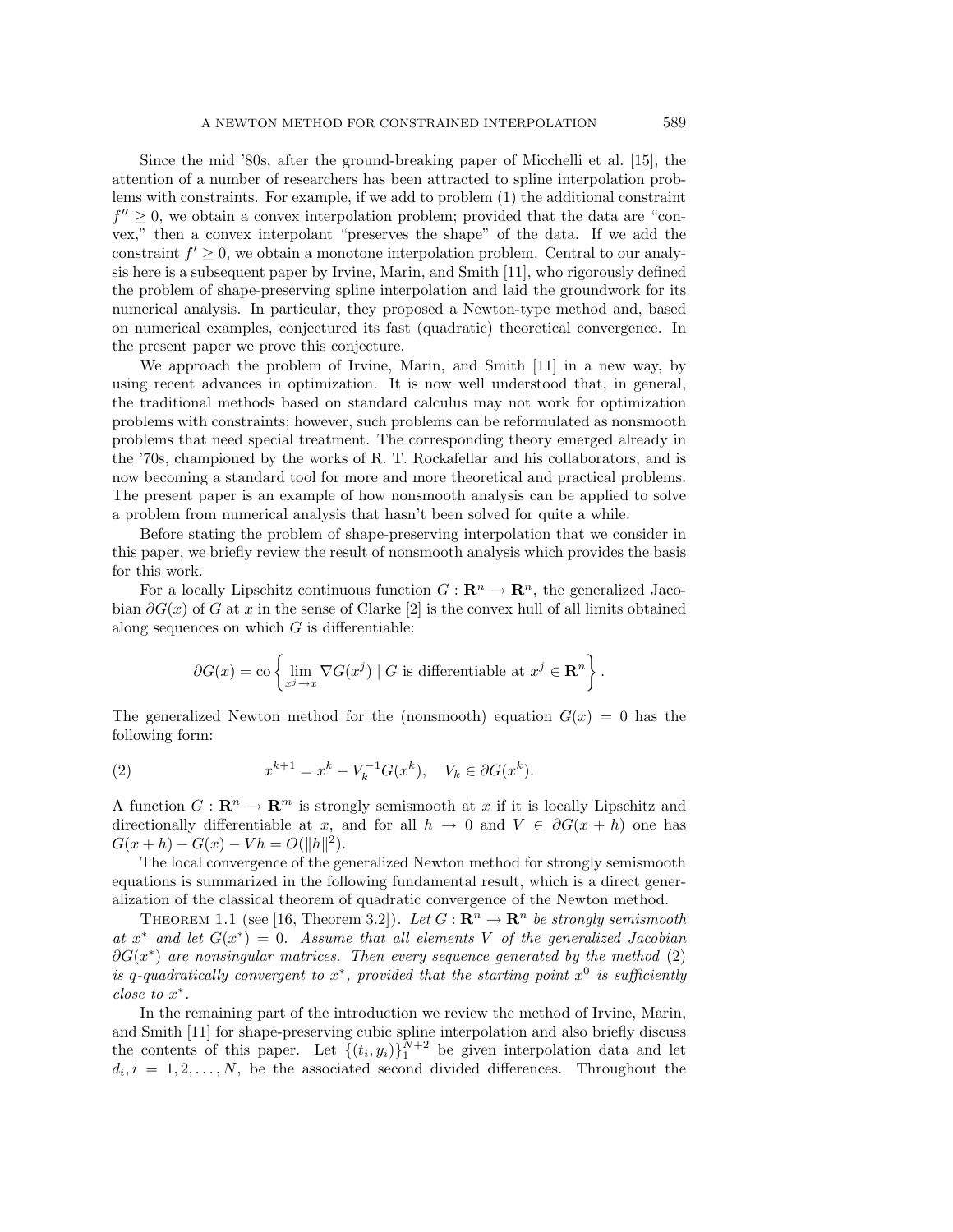paper we assume that  $d_i \neq 0$  for all  $i = 1, \ldots, N$ ; we will discuss this assumption later. Define the following subsets  $\Omega_i$ ,  $i = 1, 2, 3$ , of  $[a, b]$ :

$$
\Omega_1 := \{ [t_i, t_{i+1}] | d_{i-1} > 0 \text{ and } d_i > 0 \},
$$
  
\n
$$
\Omega_2 := \{ [t_i, t_{i+1}] | d_{i-1} < 0 \text{ and } d_i < 0 \},
$$
  
\n
$$
\Omega_3 := \{ [t_i, t_{i+1}] | d_{i-1} d_i < 0 \}.
$$

Also, let

$$
[t_1, t_2] \subset \left\{ \begin{array}{ll} \Omega_1 & \text{if} \quad d_1 > 0, \\ \Omega_2 & \text{if} \quad d_1 < 0, \end{array} \right. \qquad [t_{N+1}, t_{N+2}] \subset \left\{ \begin{array}{ll} \Omega_1 & \text{if} \quad d_N > 0, \\ \Omega_2 & \text{if} \quad d_N < 0. \end{array} \right.
$$

The problem of shape-preserving interpolation as stated by Micchelli et al. [15] is as follows:

$$
(3) \tminimize \|f''\|_2
$$

subject to 
$$
f(t_i) = y_i
$$
,  $i = 1, 2, ..., N + 2$ ,  
\n $f''(t) \ge 0$ ,  $t \in \Omega_1$ ,  $f''(t) \le 0$ ,  $t \in \Omega_2$ ,  
\n $f \in W^{2,2}[a, b]$ .

Here  $W^{2,2}[a, b]$  denotes the Sobolev space of functions with absolutely continuous first derivatives and second derivatives in  $L^2[a, b]$ . The inequality constraint on the set  $\Omega_1$ (resp.,  $\Omega_2$ ) means that the interpolant preserves the convexity (resp., concavity) of the data; for more details, see [11, p. 137].

Micchelli et al.  $[15,$  Theorem 4.3] showed that the solution of the problem  $(3)$ exists and is unique, and its second derivative has the following form:

(4) 
$$
f''(t) = \left(\sum_{i=1}^{N} \lambda_i B_i(t)\right)_+ \mathcal{X}_{\Omega_1}(t) - \left(\sum_{i=1}^{N} \lambda_i B_i(t)\right)_- \mathcal{X}_{\Omega_2}(t) + \left(\sum_{i=1}^{N} \lambda_i B_i(t)\right) \mathcal{X}_{\Omega_3}(t),
$$

where  $\lambda = (\lambda_1, \ldots, \lambda_N)^T$  is a vector in  $\mathbb{R}^N$ ,  $a_+ = \max\{0, a\}$ ,  $(a)_- = (-a)_+$ , and  $\mathcal{X}_{\Omega}$  is the characteristic function of the set  $\Omega$ . This result can also be deduced, as shown first in [4], from duality in optimization; specifically, here  $\lambda$  is the vector of the Lagrange multipliers associated with the equality (interpolation) constraints. For more on duality in this context, see the discussion in our previous paper [5]. In short, the optimality condition of the problem dual to  $(3)$  has the form of the nonlinear equation

$$
(5) \t\t F(\lambda) = d,
$$

where  $d = (d_1, \ldots, d_N)^T$  and the vector function  $F : \mathbb{R}^N \to \mathbb{R}^N$  has components

$$
F_i(\lambda) = \int_{[t_i, t_{i+2}]\cap\Omega_1} \left(\sum_{l=1}^N \lambda_l B_l(t)\right)_+ B_i(t)dt - \int_{[t_i, t_{i+2}]\cap\Omega_2} \left(\sum_{l=1}^N \lambda_l B_l(t)\right)_- B_i(t)dt
$$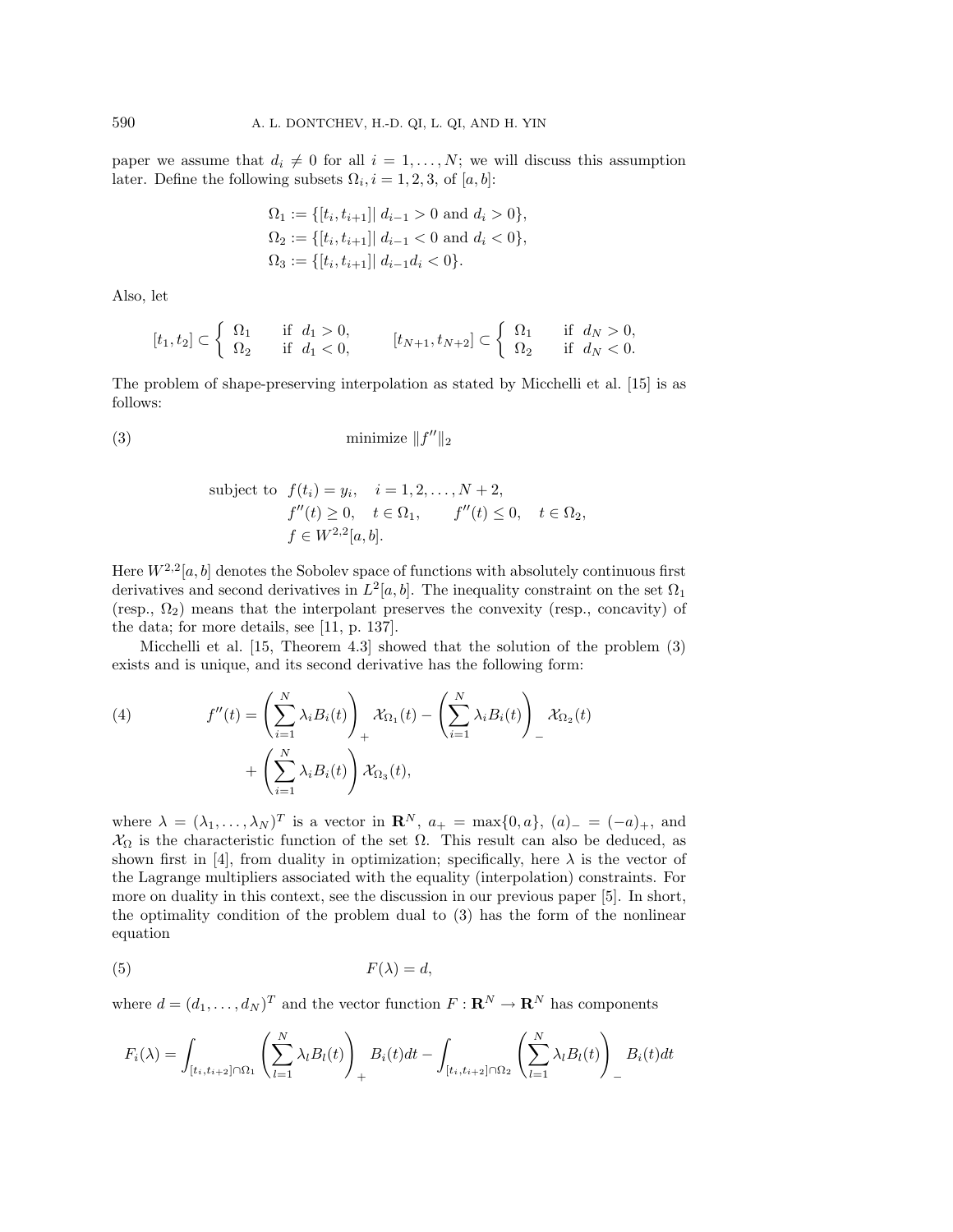A NEWTON METHOD FOR CONSTRAINED INTERPOLATION 591

(6) 
$$
+\int_{[t_i,t_{i+2}]\cap\Omega_3}\left(\sum_{l=1}^N\lambda_lB_l(t)\right)B_i(t)dt, \quad i=1,2,\ldots,N.
$$

Irvine, Marin, and Smith [11] proposed the following method for solving equation (5): Given  $\lambda^0 \in \mathbb{R}^N$ ,  $\lambda^{k+1}$  is a solution of the linear system

(7) 
$$
M(\lambda^k)(\lambda^{k+1} - \lambda^k) = -F(\lambda^k) + d,
$$

where  $M(\lambda) \in \mathbb{R}^{N \times N}$  is the tridiagonal symmetric matrix with components

$$
(M(\lambda))_{ij} = \int_a^b P(\lambda, t) B_i(t) B_j(t) dt.
$$

Here

(8) 
$$
P(\lambda, t) := \left(\sum_{l=1}^N \lambda_l B_l(t)\right)_+^0 \mathcal{X}_{\Omega_1}(t) + \left(\sum_{l=1}^N \lambda_l B_l(t)\right)_-^0 \mathcal{X}_{\Omega_2}(t) + \mathcal{X}_{\Omega_3}(t),
$$

where

$$
(\tau)^0_+ := \begin{cases} 1 & \text{if } \tau > 0, \\ 0 & \text{otherwise,} \end{cases} (\tau)^0_- := (-\tau)^0_+.
$$

Since the matrix M resembles the Jacobian of F (which may not exist for some  $\lambda$ , and then  $M$  is a kind of "directional Jacobian," more precisely, as we will see later, an element of the generalized Jacobian), the method (7) has been named the Newton method. It was also observed in [11] that the Newton-type iteration (7) reduces to  $M(\lambda^k)\lambda^{k+1} = d$ ; that is, no evaluations of the function F are needed during iterations.

In our previous paper [5], we considered the problem of convex spline interpolation, that is, with  $\Omega_1 = [a, b]$ , and proved local superlinear convergence of the corresponding version of the Newton method (7). In a subsequent paper [6], by a more detailed analysis of the geometry of the dual problem, we obtained local quadratic convergence of the Newton method, again for convex interpolation. In this paper, we consider the shape-preserving interpolation problemoriginally stated in Irvine, Marin, and Smith [11] and prove their conjecture that the method is locally quadratically convergent. As a side result, we observe that the solution of the problemconsidered is Lipschitz continuous with respect to the interpolation values. In section 3 we give a modification of the method which has global quadratic convergence. Results of extensive numerical experiments are presented in section 4.

As for related results, the conjecture of Irvine, Marin, and Smith [11] was proved in [1] under an additional condition which turned out to be equivalent to smoothness of the function  $F$  in (5). Also, a positive answer to this conjecture without additional assumptions was announced in [10], but a proof was never made available to us.

**2. Local quadratic convergence.** For notational convenience, we introduce a "dummy" node  $t_0$  with corresponding  $\lambda_0 = 0$  and  $B_0(t) = 0$ ; then, for every i, the sum  $\sum_{l=1}^{N} \lambda_l B_l(t)$  restricted to  $[t_i, t_{i+1}]$  has the form  $\lambda_{i-1}B_{i-1}(t) + \lambda_i B_i(t)$ . Our first result concerns continuity and differentiability properties of the function F defined in (6).

LEMMA 2.1. The function F with components defined in  $(6)$  is strongly semismooth.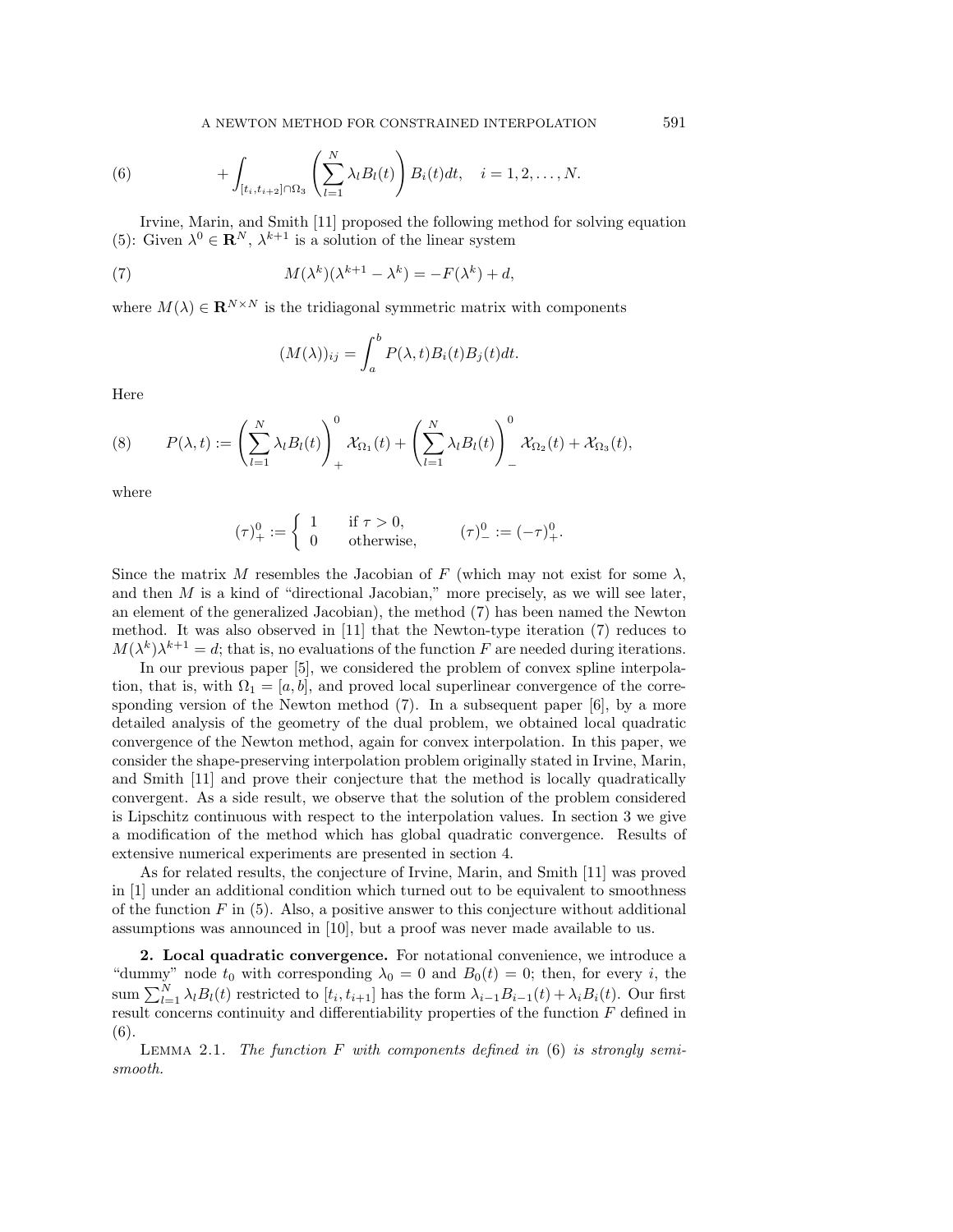Proof. The claim is merely an extension of [6, Proposition 2.4], where it is proved that the functions

$$
\int_{t_i}^{t_{i+1}} \left( \sum_{l=1}^N \lambda_l B_l(t) \right)_+ B_i(t) dt, \qquad \int_{t_{i+1}}^{t_{i+2}} \left( \sum_{l=1}^N \lambda_l B_l(t) \right)_+ B_i(t) dt,
$$

and

$$
\int_{t_i}^{t_{i+2}} \left( \sum_{l=1}^N \lambda_l B_l(t) \right)_+ B_i(t) dt
$$

are strongly semismooth. Hence the function

$$
\int_{[t_i, t_{i+2}]\cap\Omega_1} \left(\sum_{l=1}^N \lambda_l B_l(t)\right)_+ B_i(t)dt
$$

is strongly semismooth by noticing that

$$
[t_i, t_{i+2}] \cap \Omega_1 \in \{[t_i, t_{i+1}], [t_{i+1}, t_{i+2}], [t_i, t_{i+2}], \emptyset\}.
$$

We note that the function

$$
\int_{[t_i, t_{i+2}]\cap\Omega_3} \left(\sum_{l=1}^N \lambda_l B_l(t)\right) B_i(t) dt
$$

is linear and therefore is strongly semismooth. Since either  $[t_i, t_{i+2}] \cap \Omega_1 = \emptyset$  or  $[t_i,t_{i+2}]\cap\Omega_2=\emptyset,$   $F_i$  is given either by

(9) 
$$
F_i(\lambda) = \int_{[t_i, t_{i+2}] \cap \Omega_1} \left( \sum_{l=1}^N \lambda_l B_l(t) \right)_+ B_i(t) dt + \int_{[t_i, t_{i+2}] \cap \Omega_3} \left( \sum_{l=1}^N \lambda_l B_l(t) \right) B_i(t) dt
$$

or by

(10) 
$$
F_i(\lambda) = -\int_{[t_i, t_{i+2}]\cap\Omega_2} \left(\sum_{l=1}^N \lambda_l B_l(t)\right)_- B_i(t)dt + \int_{[t_i, t_{i+2}]\cap\Omega_3} \left(\sum_{l=1}^N \lambda_l B_l(t)\right) B_i(t)dt.
$$

A composite of strongly semismooth functions is strongly semismooth [8, Theorem 19]. Hence the function  $F_i$  by (9) is strongly semismooth. If  $F_i$  is given by (10), then

$$
F_i(\lambda) = -\int_{[t_i, t_{i+2}]\cap\Omega_2} \left( -\sum_{l=1}^N \lambda_l B_l(t) \right)_+ B_i(t)dt + \int_{[t_i, t_{i+2}]\cap\Omega_3} \left( \sum_{l=1}^N \lambda_l B_l(t) \right) B_i(t)dt.
$$

Again from [8, Theorem 19], the first part of  $F_i$  is strongly semismooth, which in turn implies the strong semismoothness of  $F_i$ . We conclude that  $F$  is strongly semismooth since each component of  $F$  is strongly semismooth.  $\Box$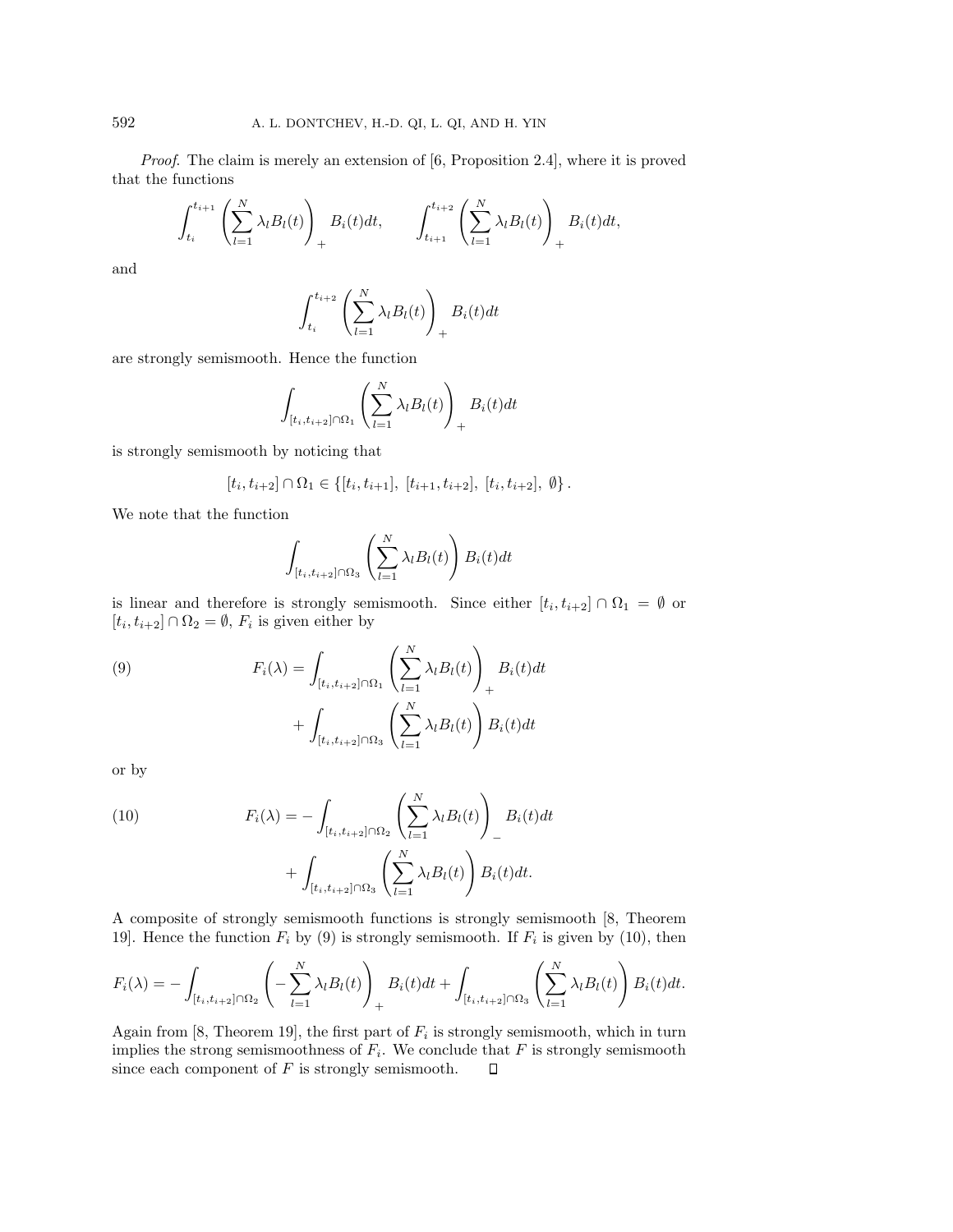If the integral over  $[a, b]$  of the piecewise linear function  $(\sum_{l=1}^{N} \lambda_l B_l(t))_+$  in  $\lambda$  were piecewise smooth, then one would automatically obtain that  $F$  is strongly semismooth. Furthermore, in this case quadratic convergence of the Newton method would follow directly from [13]. The following example of dimension 2 shows that such an argument does not work. Let

$$
f(\lambda_1, \lambda_2) = \int_0^1 ((1-t)\lambda_1 + t\lambda_2)_+ dt.
$$

Direct calculation shows that  $f$  is continuously differentiable everywhere except at the origin  $(0, 0)$ . A result due to Rockafellar [17] says that any function from  $\mathbb{R}^n$  to **R** with  $n \geq 2$ , which is continuously differentiable everywhere but one point, could not be piecewise smooth. Hence the function above is not piecewise smooth.

In order to apply Theorem 1.1, we next prove that  $M(\lambda) \in \partial F(\lambda)$  for any  $\lambda \in \mathbb{R}^N$ and that V is nonsingular for any  $V \in \partial F(\lambda^*)$ , where  $\lambda^*$  is the unique solution of (5). LEMMA 2.2. For any  $\lambda \in \mathbf{R}^N$ ,  $M(\lambda) \in \partial F(\lambda)$ .

*Proof.* Let  $\lambda \in \mathbb{R}^N$  be arbitrarily chosen (but fixed) and let

$$
T(\lambda) := \left\{ t \in \Omega_1 \cup \Omega_2 \mid \sum_{l=1}^N \lambda_l B_l(t) = 0 \right\}, \qquad \bar{T}(\lambda) := (\Omega_1 \cup \Omega_2) \setminus T(\lambda).
$$

Suppose  $[t_i, t_{i+1}] \subset \Omega_1 \cup \Omega_2$  for some i. Due to the form of  $B_i$ , the restriction of  $\left(\sum_{l=1}^{N} \lambda_l B_l(t)\right)$  to  $[t_i, t_{i+1}]$  becomes  $\left(\lambda_{i-1} B_{i-1}(t) + \lambda_i B_i(t)\right)$ , i.e.,

$$
\sum_{l=1}^{N} \lambda_l B_l(t) |_{[t_i, t_{i+1}]} = \lambda_{i-1} B_{i-1}(t) + \lambda_i B_i(t).
$$

Then

(11) 
$$
T(\lambda) |_{[t_i, t_{i+1}]} = \begin{cases} [t_i, t_{i+1}] & \text{if } \lambda_{i-1} = \lambda_i = 0, \\ t_i^* & \text{otherwise,} \end{cases}
$$

where  $t_i^*$  is a point in  $[t_i, t_{i+1}]$ . Hence  $T(\lambda)$  contains closed intervals of the form  $[t_i, t_{i+1}]$  and finitely many isolated points. For  $i = 1, ..., N$ , define

$$
F_i^-(\xi) := \int_{T(\lambda)\cap\Omega_1} \left(\sum_{l=1}^N \xi_l B_l(t)\right)_+ B_i(t)dt - \int_{T(\lambda)\cap\Omega_2} \left(\sum_{l=1}^N \xi_l B_l(t)\right)_- B_i(t)dt,
$$
  

$$
F_i^+(\xi) := \int_{\overline{T}(\lambda)\cap\Omega_1} \left(\sum_{l=1}^N \xi_l B_l(t)\right)_+ B_i(t)dt - \int_{\overline{T}(\lambda)\cap\Omega_2} \left(\sum_{l=1}^N \xi_l B_l(t)\right)_- B_i(t)dt
$$
  

$$
+ \int_{\Omega_3} \left(\sum_{l=1}^N \xi_l B_l(t)\right) B_i(t)dt,
$$

and let  $F^{-}(\xi) := (F_1^{-}(\xi), \ldots, F_N^{-}(\xi))^{T}$ ,  $F^{+}(\xi) := (F_1^{+}(\xi), \ldots, F_N^{+}(\xi))^{T}$ . Then for any  $\xi \in \mathbf{R}^N$ , we have

$$
F(\xi) = F^{-}(\xi) + F^{+}(\xi),
$$

and it follows from (11) that  $F^+$  is continuously differentiable in a neighborhood of  $\lambda$ , say  $U(\lambda)$ . From the definition of the generalized Jacobian we obtain that for any  $\xi \in U(\lambda),$ 

(12) 
$$
\partial F(\xi) = \partial F^{-}(\xi) + \nabla F^{+}(\xi),
$$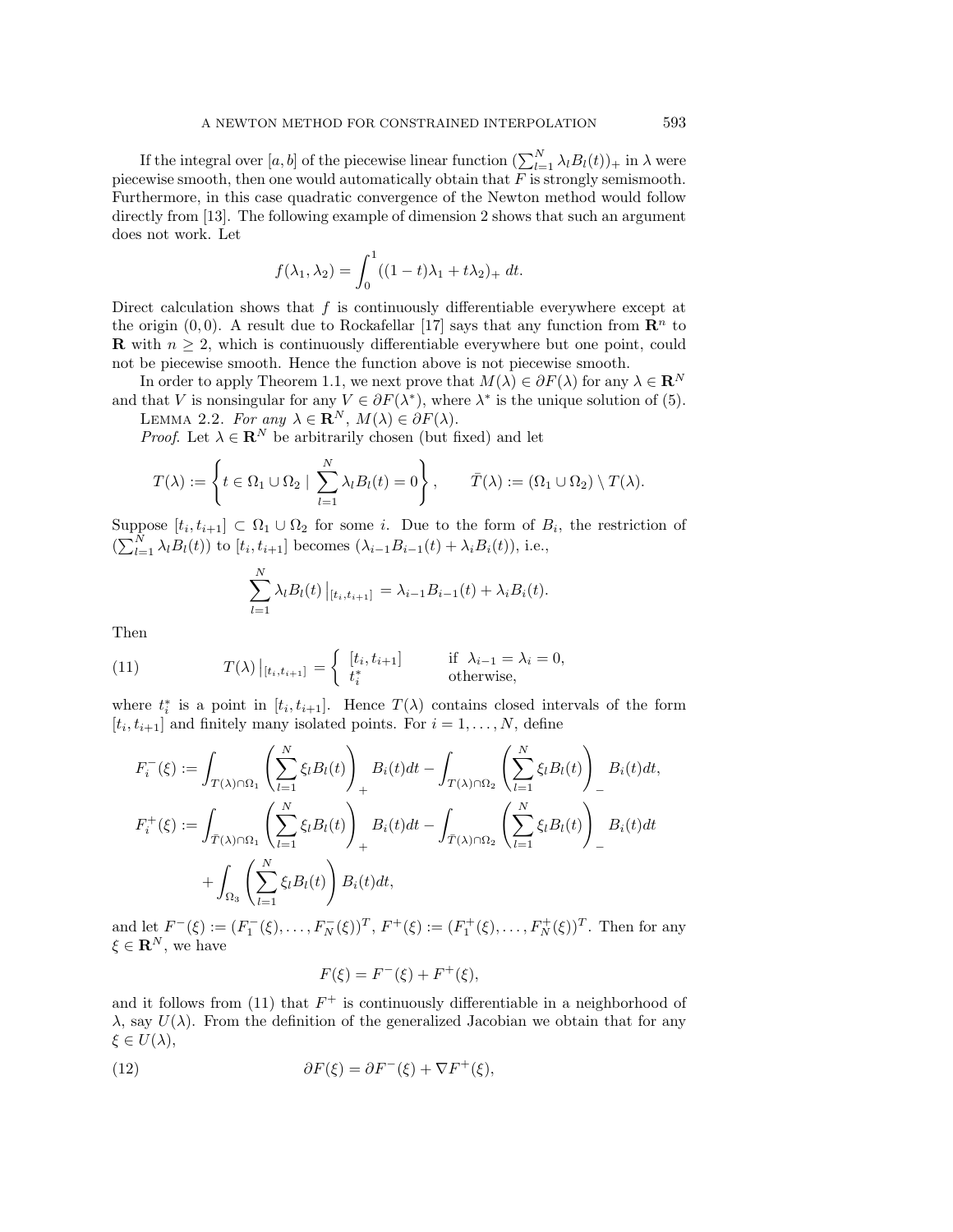where  $\nabla F^+(\xi)$  is the Jacobian of  $F^+$  at  $\xi \in U(\lambda)$  given by

(13)  
\n
$$
(\nabla F^+(\xi))_{ij} = \int_{\bar{T}(\lambda)} \left[ \left( \sum_{l=1}^N \xi_l B_l(t) \right)_+^0 \mathcal{X}_{\Omega_1}(t) + \left( \sum_{l=1}^N \xi_l B_l(t) \right)_-^0 \mathcal{X}_{\Omega_2}(t) \right] B_i(t) B_j(t) dt + \int_a^b B_i(t) B_j(t) \mathcal{X}_{\Omega_3}(t) dt.
$$

Since

$$
\sum_{l=1}^{N} \lambda_l B_l(t) = 0 \quad \text{for all } t \in T(\lambda),
$$

(13) becomes

(14) 
$$
\left(\nabla F^+(\lambda)\right)_{ij} = \int_a^b P(\lambda, t)B_i(t)B_j(t)dt.
$$

We will next prove that every element in  $\partial F^{-}(\lambda)$  is positive semidefinite. In particular, the zero matrix belongs to  $\partial F^{-}(\lambda)$ . Define  $\theta : \mathbf{R}^{N} \to \mathbf{R}$  as

$$
\theta(\xi) := \frac{1}{2} \int_{T(\lambda) \cap \Omega_1} \left( \sum_{l=1}^N \xi_l B_l(t) \right)_+^2 dt + \frac{1}{2} \int_{T(\lambda) \cap \Omega_2} \left( \sum_{l=1}^N \xi_l B_l(t) \right)_-^2 dt.
$$

The function  $\theta$  is a continuously differentiable convex function, and its gradient is equal to  $F^{-}(\xi)$ . Then the positive semidefiniteness of the elements of  $\partial F^{-}(\lambda)$  follows fromthe fact that any matrix in the generalized Jacobian of the gradient of a convex function must be symmetric and positive semidefinite. Because isolated points make no contribution to  $\theta(\xi)$ , we assume without loss of generality that  $T(\lambda)$  contains only intervals of the form  $[t_i, t_{i+1}]$ . Let

$$
\mathcal{I}_1 := \{i \in \{1, ..., N\} | [t_i, t_{i+1}] \subset T(\lambda) \cap \Omega_1 \}, \n\mathcal{I}_2 := \{i \in \{1, ..., N\} | [t_i, t_{i+1}] \subset T(\lambda) \cap \Omega_2 \}.
$$

Then

$$
\theta(\xi) = \frac{1}{2} \sum_{i \in \mathcal{I}_1} \int_{t_i}^{t_{i+1}} (\xi_{i-1} B_{i-1}(t) + \xi_i B_i(t))_+^2 dt + \frac{1}{2} \sum_{i \in \mathcal{I}_2} \int_{t_i}^{t_{i+1}} (\xi_{i-1} B_{i-1}(t) + \xi_i B_i(t))_-^2 dt.
$$

Now define  $e = (e_1, \ldots, e_N)^T$  by

$$
e_{i-1} = e_i = 1
$$
 for  $i \in \mathcal{I}_1$ ,  $e_{i-1} = e_i = -1$  for  $i \in \mathcal{I}_2$ ,

and zero for the remaining components. We note that  $e$  is well defined since for any  $i \in \{1,\ldots,N\}, [t_i,t_{i+2}] \cap \Omega_1 = \emptyset$  or  $[t_i,t_{i+2}] \cap \Omega_2 = \emptyset$ . Then  $F^-(\lambda - \tau e)$  is differentiable for all  $\tau > 0$  because

$$
\sum_{l=1}^{N} (\lambda - \tau e)_l B_l(t) \begin{cases} < 0 & \text{for } t \in T(\lambda) \cap \Omega_1 \text{ and } \tau > 0, \\ > 0 & \text{for } t \in T(\lambda) \cap \Omega_2 \text{ and } \tau > 0. \end{cases}
$$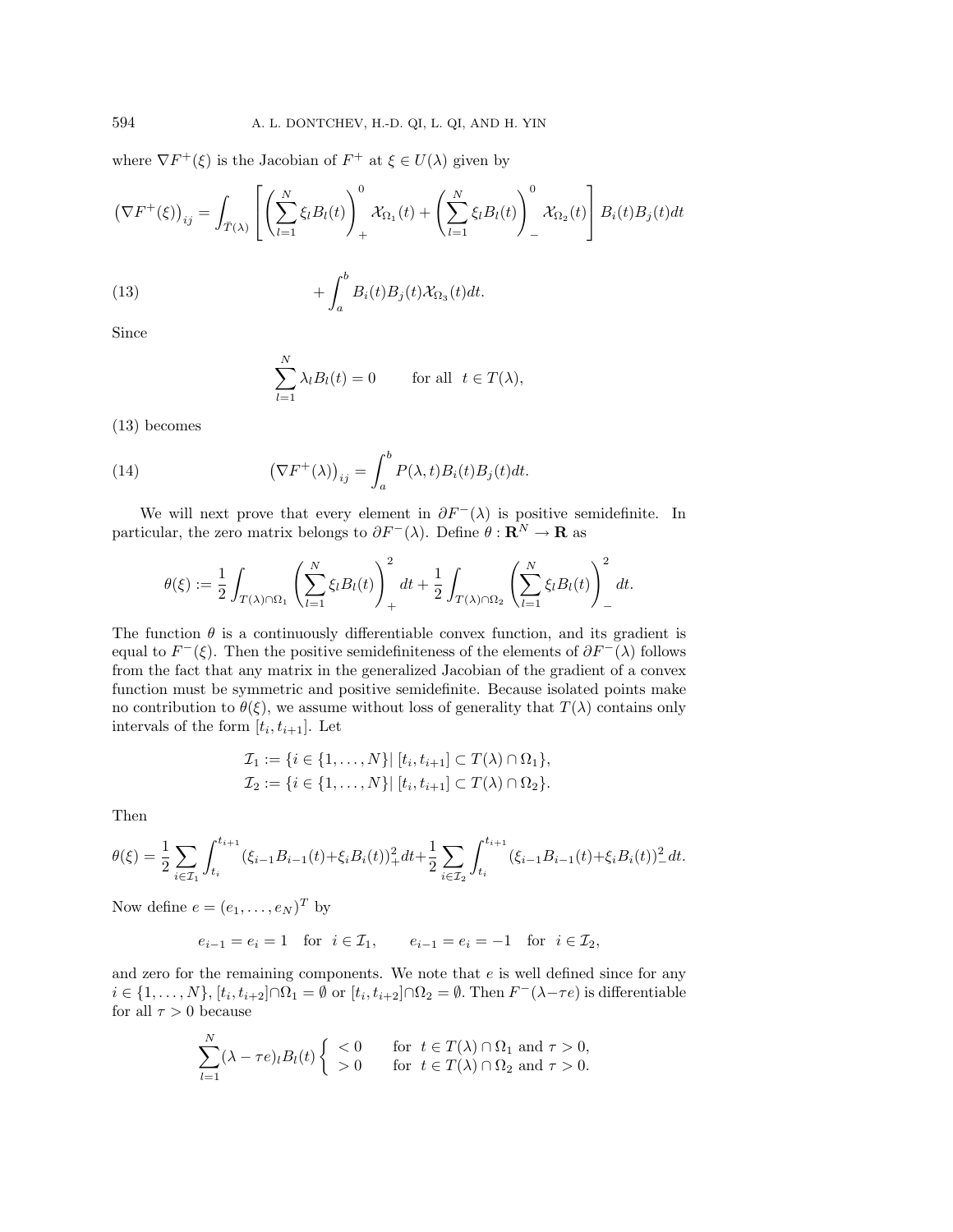Hence

$$
\lim_{\tau \to 0} \nabla F^{-}(\lambda - \tau e) = 0 \in \partial F^{-}(\lambda).
$$

We are ready to complete the proof of the lemma. From (14) we have  $\nabla F^+(\lambda) =$  $M(\lambda)$ . Since the zero matrix belongs to  $\partial F^{-}(\lambda)$ , we get  $M(\lambda) \in \partial F(\lambda)$  from (12).  $\Box$ 

If  $\lambda^*$  is the solution of (5), we are able to show a stronger result about the generalized Jacobian of F at  $\lambda^*$ .

LEMMA 2.3. If  $\lambda^*$  is the solution of (5), then every element of  $\partial F(\lambda^*)$  is positive definite.

Proof. We have already shown in the preceding proof that

$$
\partial F(\lambda^*) = \partial F^-(\lambda^*) + \nabla F^+(\lambda^*),
$$

and every element in  $\partial F^-(\lambda^*)$  is positive semidefinite. Thus, it is sufficient to prove that  $\nabla F^+(\lambda^*)$  is positive definite; that is,  $M(\lambda^*)$  is positive definite. We use a result from [11, p. 138] which says that if  $P(\lambda)$  does not vanish identically on any  $[t_i, t_{i+2}]$ ,  $i = 1, \ldots, N$ , then  $M(\lambda)$  is positive definite. On the contrary, suppose that  $P(\lambda^*)$ vanishes on, say,  $[t_i, t_{i+2}]$ . Then  $[t_i, t_{i+2}] \cap \Omega_3 = \emptyset$  and

$$
0 \neq d_i = F_i(\lambda^*) = \int_{[t_i, t_{i+2}]\cap\Omega_1} \left(\sum_{l=1}^N \lambda_l^* B_l(t)\right)_+ B_i(t)dt - \int_{[t_i, t_{i+2}]\cap\Omega_2} \left(\sum_{l=1}^N \lambda_l^* B_l(t)\right)_- B_i(t)dt = 0.
$$

The obtained contradiction completes the proof. П

By combining the above lemmas and applying Theorem 1.1, we obtain the main result of this paper which settles the question posed in [11].

THEOREM 2.4. Let  $\lambda^*$  be the solution of (5), and let all second divided differences  $d_i$  be nonzero. Then the method (7) is well defined, and the sequence generated by this method converges quadratically to  $\lambda^*$  if the starting point  $\lambda^0$  is sufficiently close to  $\lambda^*$ .

*Proof.* The method  $(7)$  is a particular case of the generalized Newton method  $(2)$ for (5) inasmuch as  $M(\lambda) \in \partial F(\lambda)$  (Lemma 2.2). Moreover, F is strongly semismooth at  $\lambda^*$  (Lemma 2.1), and every element in  $\partial F(\lambda^*)$  is nonsingular (Lemma 2.3). Hence all conditions in Theorem1.1 are satisfied, and we obtain the claim.

Remark 2.5. As a side result, from Lemma 2.3 and the Clarke inverse function theorem [2, Theorem 7.1.1], we obtain that the solution of the problem  $(3)$  is a Lipschitz continuous function of the interpolation values  $y_i$ . Indeed, since the generalized Jacobian  $\partial F(\lambda^*)$  is nonsingular, where  $\lambda^*$  is the optimal multiplier associated with the solution  $f^*$ , the map  $F^{-1}$  is, locally around  $d^* = F(\lambda^*)$ , single-valued and Lipschitz continuous. Thus for d close to  $d^*$  there exists a unique solution  $\lambda(d)$  to (5), and the function  $d \mapsto \lambda(d)$  is Lipschitz continuous. It remains to observe that d is linear in y and, from (4),  $f''$  is a Lipschitz continuous function of  $\lambda$  in the supremum norm of  $C[a, b]$ . Thus the mapping "interpolation values  $y \mapsto$  solution of (3)" is a Lipschitz continuous function from  $y \in \mathbb{R}^{N+2}$  to the space  $C^2[a, b]$  equipped with the supremum norm. This result could be further strengthened with respect to differentiability of the solution, but we shall not go into this here.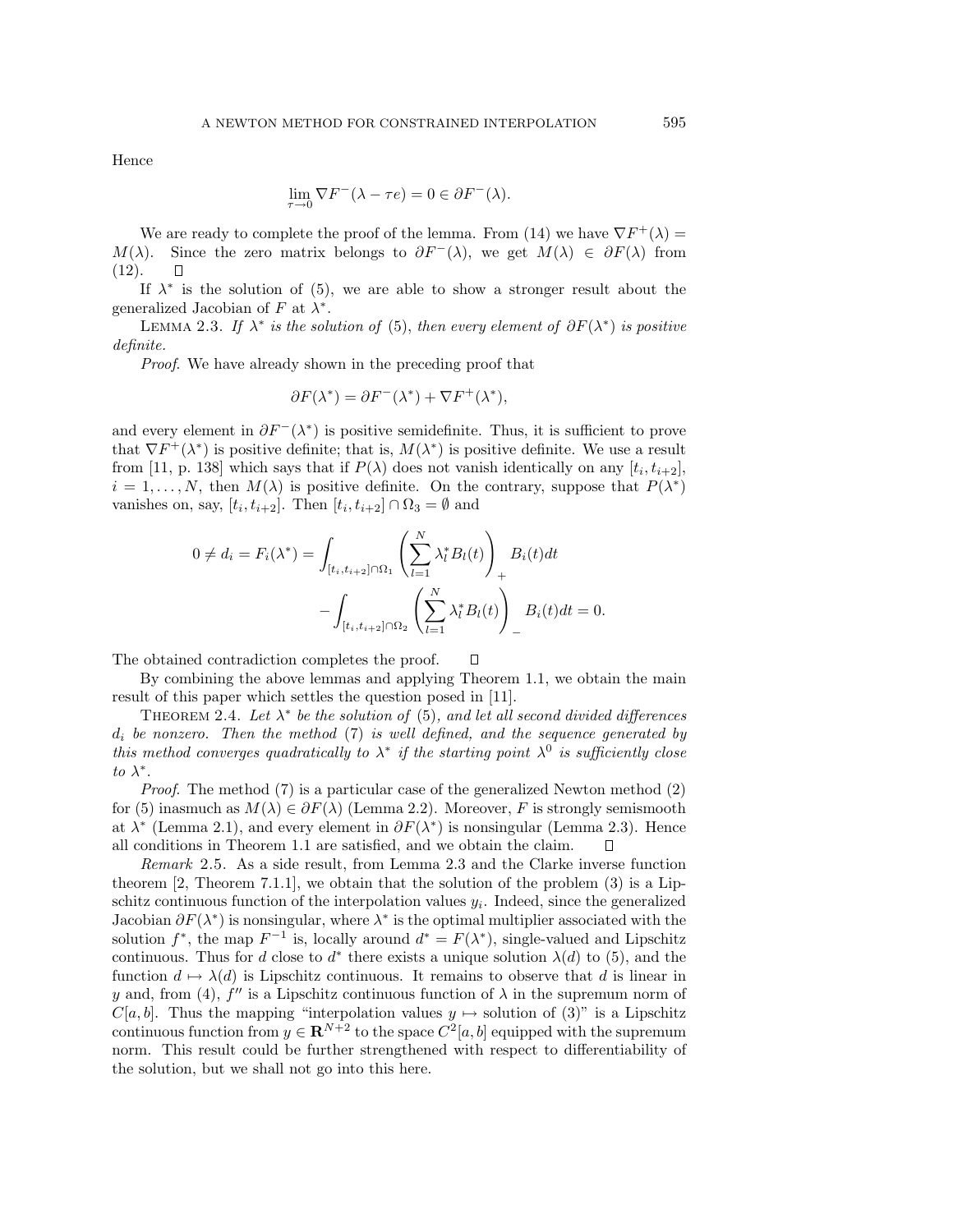**3. Global convergence.** In this section we give a damped version of algorithm (7) by using the following merit function:

(15) 
$$
L(\lambda) = \frac{1}{2} \int_a^b \left( \sum_{l=1}^N \lambda_l B_l(t) \right)_+^2 \mathcal{X}_{\Omega_1}(t) dt + \frac{1}{2} \int_a^b \left( \sum_{l=1}^N \lambda_l B_l(t) \right)_-^2 \mathcal{X}_{\Omega_2}(t) dt + \frac{1}{2} \int_a^b \left( \sum_{l=1}^N \lambda_l B_l(t) \right)_+^2 \mathcal{X}_{\Omega_3}(t) dt - \sum_{l=1}^N \lambda_l d_l.
$$

Fromthe very definition, this function is convex and continuously differentiable, with  $\nabla L(\lambda) = F(\lambda) - d.$ 

Recall that a function  $\varphi : \mathbf{R}^N \to \mathbf{R}$  is *coercive* (also called inf-compact) if for every  $c \in \mathbf{R}$  its level set

$$
\mathcal{L}_{\varphi}(c) = \{ x \in \mathbf{R}^{N} \mid \varphi(x) \le c \}
$$

is bounded. In the proposition below we will show that the function  $L$  in (15) is coercive. To begin with, we define three index sets

$$
\mathcal{I}_{+} := \{i \in \{1, ..., N\} | [t_i, t_{i+1}] \subset \Omega_1\}, \n\mathcal{I}_{-} := \{i \in \{1, ..., N\} | [t_i, t_{i+1}] \subset \Omega_2\}, \n\mathcal{I}_{0} := \{i \in \{1, ..., N\} | [t_i, t_{i+1}] \subset \Omega_3\}
$$

and associate with them the following function:

$$
\hat{L}(\lambda) := \frac{1}{2} \sum_{i \in \mathcal{I}_+} \int_{t_i}^{t_{i+1}} \left( \sum_{l=1}^N \lambda_l B_l(t) \right)_+^2 dt + \frac{1}{2} \sum_{i \in \mathcal{I}_-} \int_{t_i}^{t_{i+1}} \left( \sum_{l=1}^N \lambda_l B_l(t) \right)_-^2 dt + \frac{1}{2} \sum_{i \in \mathcal{I}_0} \int_{t_i}^{t_{i+1}} \left( \sum_{l=1}^N \lambda_l B_l(t) \right)_-^2 dt - \sum_{l=1}^N \lambda_l d_l.
$$

Observe that, from the definition of the sets  $\Omega_i$ ,  $i = 1, 2, 3$ , for any  $i \in \{1, ..., N\}$ , we have  $[t_i, t_{i+2}] \cap \Omega_1 = \emptyset$  or  $[t_i, t_{i+2}] \cap \Omega_2 = \emptyset$ . For a fixed i this implies

(16) 
$$
i \in \mathcal{I}_+ \implies \begin{cases} i - 1 \in \mathcal{I}_+ & \text{or } i - 1 \in \mathcal{I}_0, \\ i + 1 \in \mathcal{I}_+ & \text{or } i + 1 \in \mathcal{I}_0 \end{cases}
$$

and

(17) 
$$
i \in \mathcal{I}_{-} \implies \begin{cases} i - 1 \in \mathcal{I}_{-} & \text{or } i - 1 \in \mathcal{I}_{0}, \\ i + 1 \in \mathcal{I}_{-} & \text{or } i + 1 \in \mathcal{I}_{0}. \end{cases}
$$

Also, observe that

$$
\hat{L}(\lambda) = \frac{1}{2} \int_a^{t_{N+1}} \left( \sum_{l=1}^N \lambda_l B_l(t) \right)_+^2 \mathcal{X}_{\Omega_1}(t) dt + \frac{1}{2} \int_a^{t_{N+1}} \left( \sum_{l=1}^N \lambda_l B_l(t) \right)_-^2 \mathcal{X}_{\Omega_2}(t) dt
$$

$$
+ \frac{1}{2} \int_a^{t_{N+1}} \left( \sum_{l=1}^N \lambda_l B_l(t) \right)_+^2 \mathcal{X}_{\Omega_3}(t) dt - \sum_{l=1}^N \lambda_l d_l \le L(\lambda).
$$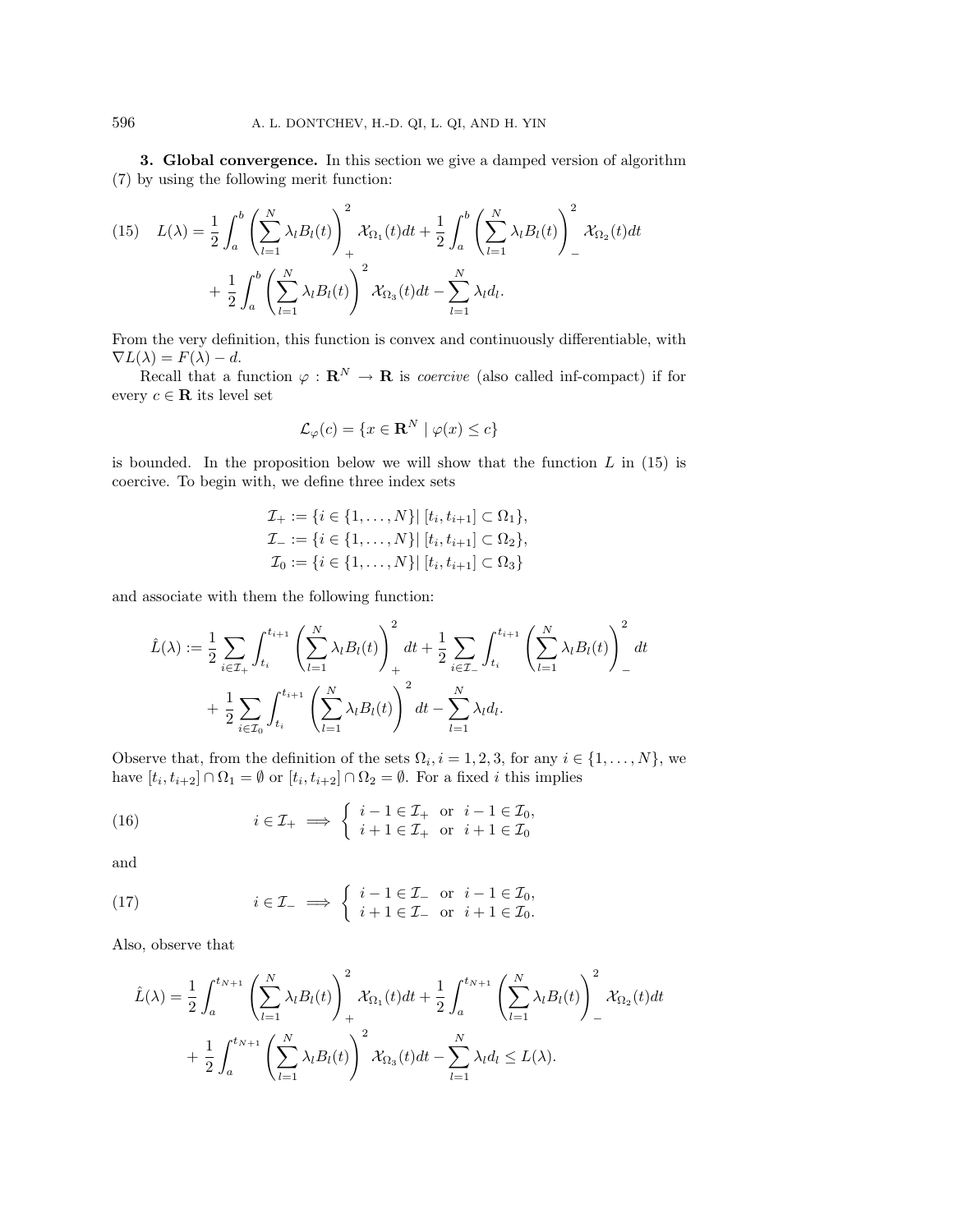Thus, if we show the coercivity of  $\tilde{L}$ , the coercivity of  $L$  will follow. In the proposition below we use the index set

$$
\bar{\mathcal{I}}_0 := \{1, \ldots, N\} \setminus \cup_{i \in \mathcal{I}_0} \{i-1, i\}
$$

and the following four sets in  $\mathbf{R}^{N}$ :

$$
V_0 := \{ v \in \mathbf{R}^N | \ v_{i-1} = v_i = 0 \text{ for all } i \in \mathcal{I}_0 \},
$$
  
\n
$$
V_+ := \{ v \in \mathbf{R}^N | \ v_i \le 0 \text{ for all } i \in \mathcal{I}_+ \cap \bar{\mathcal{I}}_0 \},
$$
  
\n
$$
V_- := \{ v \in \mathbf{R}^N | \ v_i \ge 0 \text{ for all } i \in \mathcal{I}_- \cap \bar{\mathcal{I}}_0 \}, \qquad V := V_0 \cap V_+ \cap V_-.
$$

PROPOSITION 3.1. The function L is coercive.

Proof. In view of the above, it is sufficient to prove that the level sets

$$
\mathcal{L}(c) := \{ \lambda \in \mathbf{R}^N | \ \hat{L}(\lambda) \le c \}
$$

are bounded for every  $c \in \mathbf{R}$ . Note that, for every  $c \in \mathbf{R}$ , the set  $\mathcal{L}(c)$  is closed and convex. Assume on the contrary that  $\mathcal{L}(c_0)$  is unbounded for some  $c_0 \in \mathbf{R}$  and let, without loss of generality,  $c_0 > 0$ . We first show that there exists a vector  $s \in \mathbb{R}^N$ ,  $s \neq 0$ , such that  $\beta s \in \mathcal{L}(c_0)$  for every  $\beta \geq 0$ . Suppose that for every  $s \in \mathbb{R}^N$  there exists  $\beta_s \geq 0$  such that  $\beta_s s \notin \mathcal{L}(c_0)$ . From the convexity of  $\mathcal{L}(c_0)$  and  $0 \in \mathcal{L}(c_0)$ , it follows that  $\beta s \notin \mathcal{L}(c_0)$  whenever  $\beta \geq \beta_s$ . Let

$$
\beta(s) := \max\{\beta \mid \ \beta \ge 0, \ \beta s \in \mathcal{L}(c_0)\}.
$$

Then  $\beta(s) < \infty$  since  $\mathcal{L}(c_0)$  is closed and  $\beta(\cdot)$  is an upper semicontinuous function over  $\mathbf{R}^{N}$ . Then

$$
\beta^* := \sup \{ \beta(s) : ||s|| = 1 \} < \infty.
$$

Hence  $\mathcal{L}(c_0)$  is contained in a ball centered at the origin with radius  $\beta^* + 1$ . This contradiction establishes the existence of a vector  $s \in \mathbb{R}^N$ ,  $s \neq 0$ , such that  $\beta s \in \mathcal{L}(c_0)$ for all  $\beta > 0$ . Now for such s we define

$$
\kappa(\beta) := \hat{L}(\beta s) = \frac{1}{2} \sum_{i \in \mathcal{I}_+} \int_{t_i}^{t_{i+1}} \beta^2 \left( \sum_{l=1}^N s_l B_l(t) \right)_+^2 dt + \frac{1}{2} \sum_{i \in \mathcal{I}_-} \int_{t_i}^{t_{i+1}} \beta^2 \left( \sum_{l=1}^N s_l B_l(t) \right)_-^2 dt + \frac{1}{2} \sum_{i \in \mathcal{I}_0} \int_{t_i}^{t_{i+1}} \beta^2 \left( \sum_{i=1}^N s_i B_l(t) \right)_-^2 dt - \beta \sum_{l=1}^N s_l d_l.
$$

A more explicit form of  $\kappa(\beta)$  is

$$
\kappa(\beta) = \frac{1}{2} \sum_{i \in \mathcal{I}_+} \int_{t_i}^{t_{i+1}} \beta^2 (s_{i-1} B_{i-1} + s_i B_i)_+^2 dt + \frac{1}{2} \sum_{i \in \mathcal{I}_-} \int_{t_i}^{t_{i+1}} \beta^2 (s_{i-1} B_{i-1} + s_i B_i)_-^2 dt
$$
  
+ 
$$
\frac{1}{2} \sum_{i \in \mathcal{I}_0} \int_{t_i}^{t_{i+1}} \beta^2 (s_{i-1} B_{i-1} + s_i B_i)^2 dt - \beta \sum_{l=1}^N s_l d_l.
$$

Now we consider the following cases.

Case 1.  $s \in V$ . Consider three subcases corresponding to the three quadratic terms of  $\kappa(\beta)$ , respectively.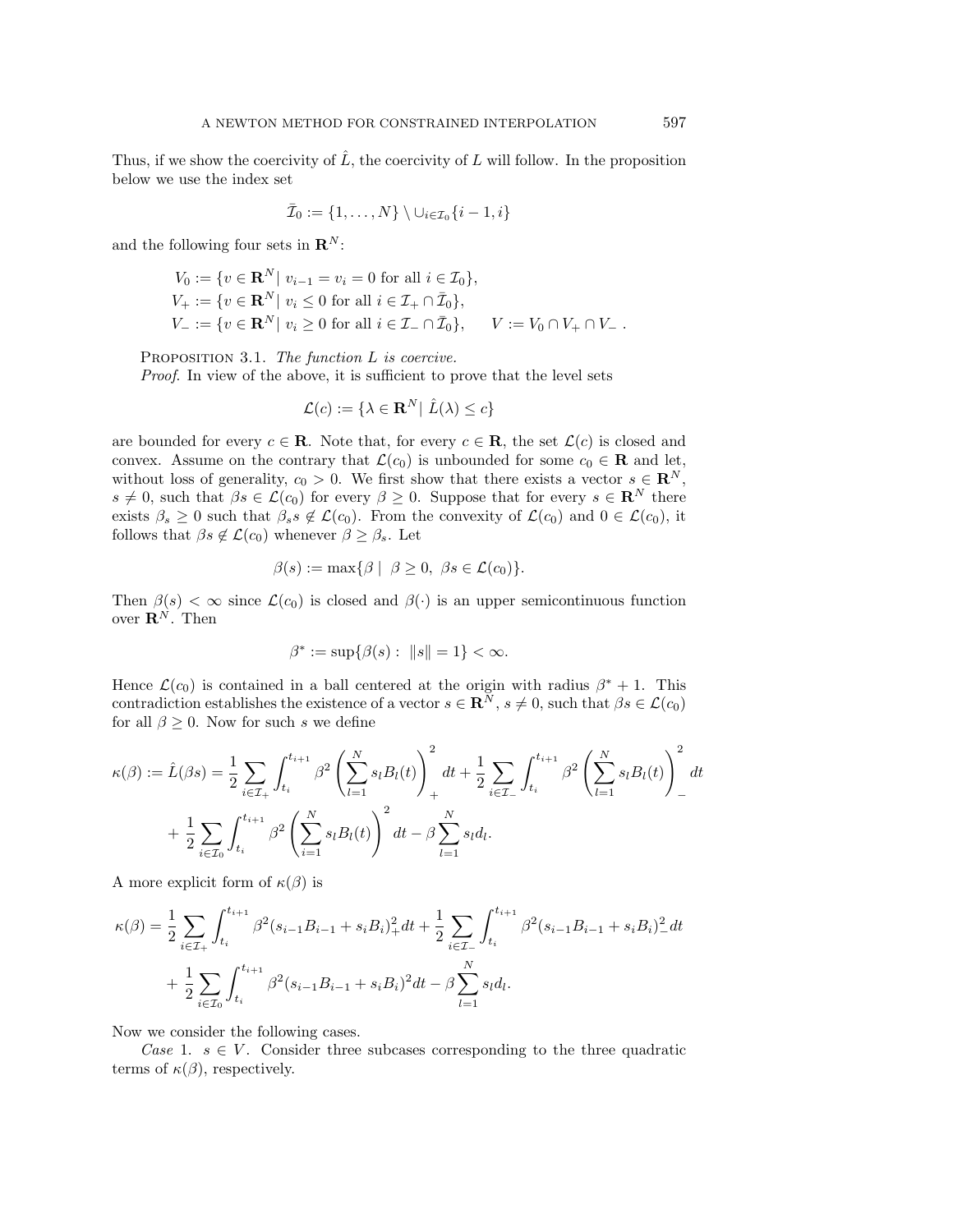Subcase 1.1.  $i \in \mathcal{I}_0$ . By the definition of  $V_0$ , we have  $s_{i-1} = 0$ ,  $s_i = 0$ .

Subcase 1.2.  $i \in \mathcal{I}_+$ . It follows from (16) that  $(i-1) \in \mathcal{I}_+$  or  $(i-1) \in \mathcal{I}_0$ , and  $(i+1) \in \mathcal{I}_+$  or  $(i+1) \in \mathcal{I}_0$ . In particular, we have from  $s \in V$  and the definitions of  $V_0$  and  $V_+$  that

$$
i - 1 \in \mathcal{I}_0 \implies \begin{cases} s_{i-1} = 0, \\ i \in \mathcal{I}_+ \cap \bar{\mathcal{I}}_0 \implies s_i \le 0 \\ s_i = 0 \end{cases} \quad \text{if } i + 1 \in \mathcal{I}_+, \\ \text{if } i + 1 \in \mathcal{I}_0 \end{cases}
$$

and

$$
i-1\in\mathcal{I}_+\implies \left\{\begin{array}{l} i-1\in\mathcal{I}_+\cap\bar{\mathcal{I}}_0\Longrightarrow s_{i-1}\leq 0,\\ i\in\mathcal{I}_+\cap\bar{\mathcal{I}}_0\Longrightarrow s_i\leq 0 \end{array}\right.\qquad\text{if }i+1\in\mathcal{I}_+,\\s_i=0\qquad \qquad \text{if }i+1\in\mathcal{I}_0.
$$

Hence for this subcase we have  $s_{i-1} \leq 0, s_i \leq 0$ .

Subcase 1.3.  $i \in \mathcal{I}_-$ . Then it follows from (17) that  $(i-1) \in \mathcal{I}_-$  or  $(i-1) \in \mathcal{I}_0$ and  $(i + 1) \in \mathcal{I}_-$  or  $(i + 1) \in \mathcal{I}_0$ . In particular, we have again from  $s \in V$  and the definitions of  $V_0$  and  $V_$  that

$$
i - 1 \in \mathcal{I}_0 \implies \begin{cases} s_{i-1} = 0, \\ i \in \mathcal{I}_- \cap \bar{\mathcal{I}}_0 \implies s_i \ge 0 \\ s_i = 0 \end{cases} \quad \text{if } i + 1 \in \mathcal{I}_-,
$$

$$
\text{if } i + 1 \in \mathcal{I}_0
$$

and

$$
i - 1 \in \mathcal{I}_{-} \implies \begin{cases} i - 1 \in \mathcal{I}_{-} \cap \bar{\mathcal{I}}_{0} \Longrightarrow s_{i-1} \geq 0, \\ i \in \mathcal{I}_{-} \cap \bar{\mathcal{I}}_{0} \Longrightarrow s_{i} \geq 0 & \text{if } i + 1 \in \mathcal{I}_{-}, \\ s_{i} = 0 & \text{if } i + 1 \in \mathcal{I}_{0}. \end{cases}
$$

Hence for this case we have  $s_{i-1} \geq 0, s_i \geq 0$ .

It follows from the three subcases that the first three terms of  $\kappa(\beta)$  (the quadratic part) vanish. Taking  $s \in V$  into account, we have

$$
\kappa(\beta) = -\beta \sum_{l=1}^{N} s_l d_l = -\beta \sum_{l \in \mathcal{I}_+ \cap \bar{\mathcal{I}}_0} s_l d_l - \beta \sum_{l \in \mathcal{I}_- \cap \bar{\mathcal{I}}_0} s_l d_l.
$$

Note that  $d_l > 0$ ,  $s_l \leq 0$  for any  $l \in \mathcal{I}_+ \cap \overline{\mathcal{I}}_0$ , and  $d_l < 0$ ,  $s_l \geq 0$  for any  $l \in \mathcal{I}_- \cap \overline{\mathcal{I}}_0$ . Hence the fact that there exists at least one  $s_l \neq 0$  (this l must belong to  $\mathcal{I}_+ \cap \bar{\mathcal{I}}_0$  or  $\mathcal{I}_-\cap \mathcal{I}_0$  implies  $\kappa(\beta) \to +\infty$  as  $\beta \to +\infty$ , contradicting  $L(\beta s) \leq c_0$ .

Case 2.  $s \notin V$ .

From the analysis of Case 1, for each i, at least one of the conditions  $s_{i-1}s_i = 0$ for  $i \in \mathcal{I}_0$ ,  $(s_{i-1} \leq 0, s_i \leq 0)$  for  $i \in \mathcal{I}_+$ , and  $(s_{i-1} \geq 0, s_i \geq 0)$  for  $i \in \mathcal{I}_-$  is violated. Hence

$$
r := \frac{1}{2} \sum_{i \in \mathcal{I}_+} \int_{t_i}^{t_{i+1}} (s_{i-1}B_{i-1}(t) + s_i B_i(t))_+^2 dt + \frac{1}{2} \sum_{i \in \mathcal{I}_-} \int_{t_i}^{t_{i+1}} (s_{i-1}B_{i-1}(t) + s_i B_i(t))_-^2 dt
$$
  
+ 
$$
\frac{1}{2} \sum_{i \in \mathcal{I}_0} \int_{t_i}^{t_{i+1}} (s_{i-1}B_{i-1}(t) + s_i B_i(t))^2 dt > 0.
$$

Then,  $\kappa(\beta) = r\beta^2 - \beta \sum_{l=1}^{N} s_l d_l \rightarrow +\infty$  as  $\beta \rightarrow +\infty$ , contradicting  $\hat{L}(\beta s) \leq c_0$ . This completes the proof.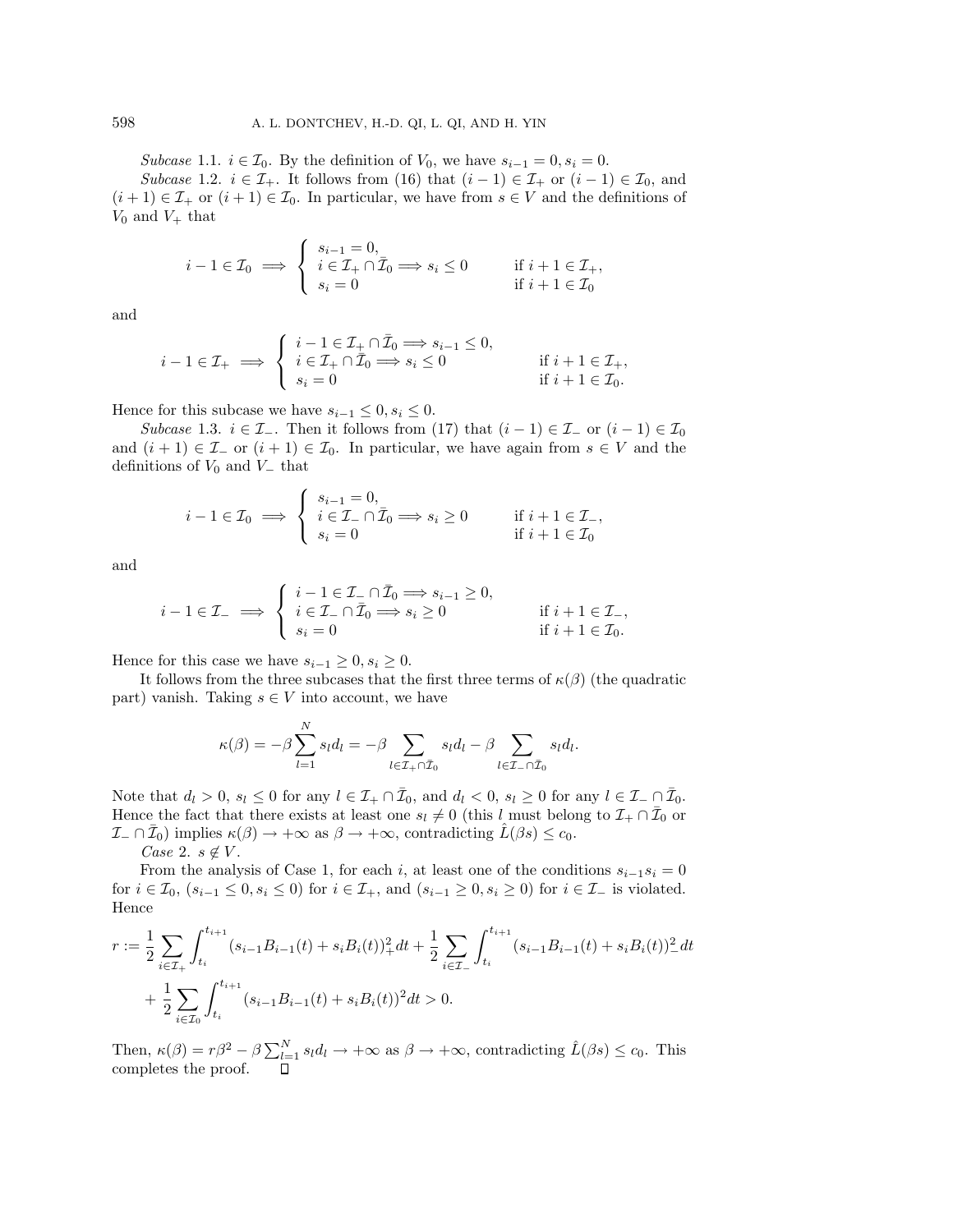Since  $L(\lambda)$  is convex and coercive and  $\nabla L(\lambda) = F(\lambda) - d$ , finding a solution of (5) is equivalent to solving the following unconstrained optimization problem:

(18) 
$$
\min_{\lambda \in \mathbf{R}^N} L(\lambda).
$$

Now we apply the following damped Newton method to the problem (18), which uses the Newton direction given by (7).

ALGORITHM 3.2.

- (S.0) Choose  $\lambda^0 \in \mathbb{R}^N$ ,  $\rho \in (0,1)$ ,  $\sigma \in (0,1/2)$ , and tolerance tol > 0. k := 0.
- (S.1) If  $\varepsilon_k = ||F(\lambda^k) d|| \leq tol$ , then stop. Otherwise, go to (S.2).
- $(S.2)$  Let s<sup>k</sup> be a solution of the linear system

(19) 
$$
(M(\lambda^k) + \varepsilon_k I)s = -\nabla L(\lambda^k).
$$

 $(S.3)$  Choose  $m_k$  as the smallest nonnegative integer m satisfying

(20) 
$$
L(\lambda^k + \rho^m s^k) - L(\lambda^k) \leq \sigma \rho^m \nabla L(\lambda^k)^T s^k.
$$

(S.4) Set  $\lambda^{k+1} = \lambda^k + \rho^{m_k} s^k$ ,  $k := k+1$ ; return to step (S.1).

Assume that tol = 0 and Algorithm 3.2 never stops at (S.1) (otherwise,  $\lambda^k$  would be the solution of (5)). The matrix  $M(\lambda^k)$  is always positive semidefinite because  $M(\lambda^k) \in \partial F(\lambda^k)$ , F is monotone, and every element of the generalized Jacobian of the monotone function is positive semidefinite  $[12,$  Proposition 2.3(a). Hence  $M(\lambda^k) + \varepsilon_k I$  is always positive definite for  $\varepsilon_k > 0$ , and therefore the linear system (19) is uniquely solvable and  $s^k \neq 0$ . Moreover,

$$
(s^k)^T \nabla L(\lambda^k) = -(s^k)^T (M(\lambda^k) + \varepsilon_k I) s^k \le -\varepsilon_k \|s^k\|^2 < 0;
$$

that is,  $s^k$  provides a descent direction for the function L. Hence the line search criterion  $(20)$  is always satisfied for some integer m. Since L is coercive, the sequence generated by the algorithmis bounded and therefore converges quadratically to the solution of (18). The proof of the latter is in line with the standard argument in these circumstances. Specifically, since locally the unit steplength is accepted, our algorithmeventually reduces to the following iteration:

$$
M(\lambda^k)s^k = -(F(\lambda^k) - d) + r^k, \qquad \lambda^{k+1} = \lambda^k + s^k,
$$

where  $r^k = -\varepsilon_k s^k$  is the residual which measures the inaccuracy in the Newton equation

$$
M(\lambda^k)\Delta\lambda^k = -(F(\lambda^k) - d).
$$

Using the uniform nonsingularity of  $M(\lambda^k)$  near solution  $\lambda^*$ , it is easy to see that

$$
s^k = O(||F(\lambda^k) - d||).
$$

According to [3, Theorem 2.2], the accuracy  $||r^k|| = O(||F(\lambda^k) - d||^2)$  is sufficient for the local quadratic convergence of the inexact Newton method. Since  $\varepsilon_k = ||F(\lambda^k) ||, \text{ we have}$ 

$$
||r^k|| = \varepsilon_k ||s^k|| = O(||F(\lambda^k) - d||^2).
$$

For more discussion of the inexact Newton method, we refer to [3, 7, 14].

Summarizing, we have the following theorem.

THEOREM 3.3. Let the sequence  $\{\lambda^k\}$  be generated by Algorithm 3.2 starting from an arbitrary  $\lambda^0 \in \mathbb{R}^N$ . Then the sequence  $\{\lambda^k\}$  converges quadratically to the solution  $\lambda^*$ .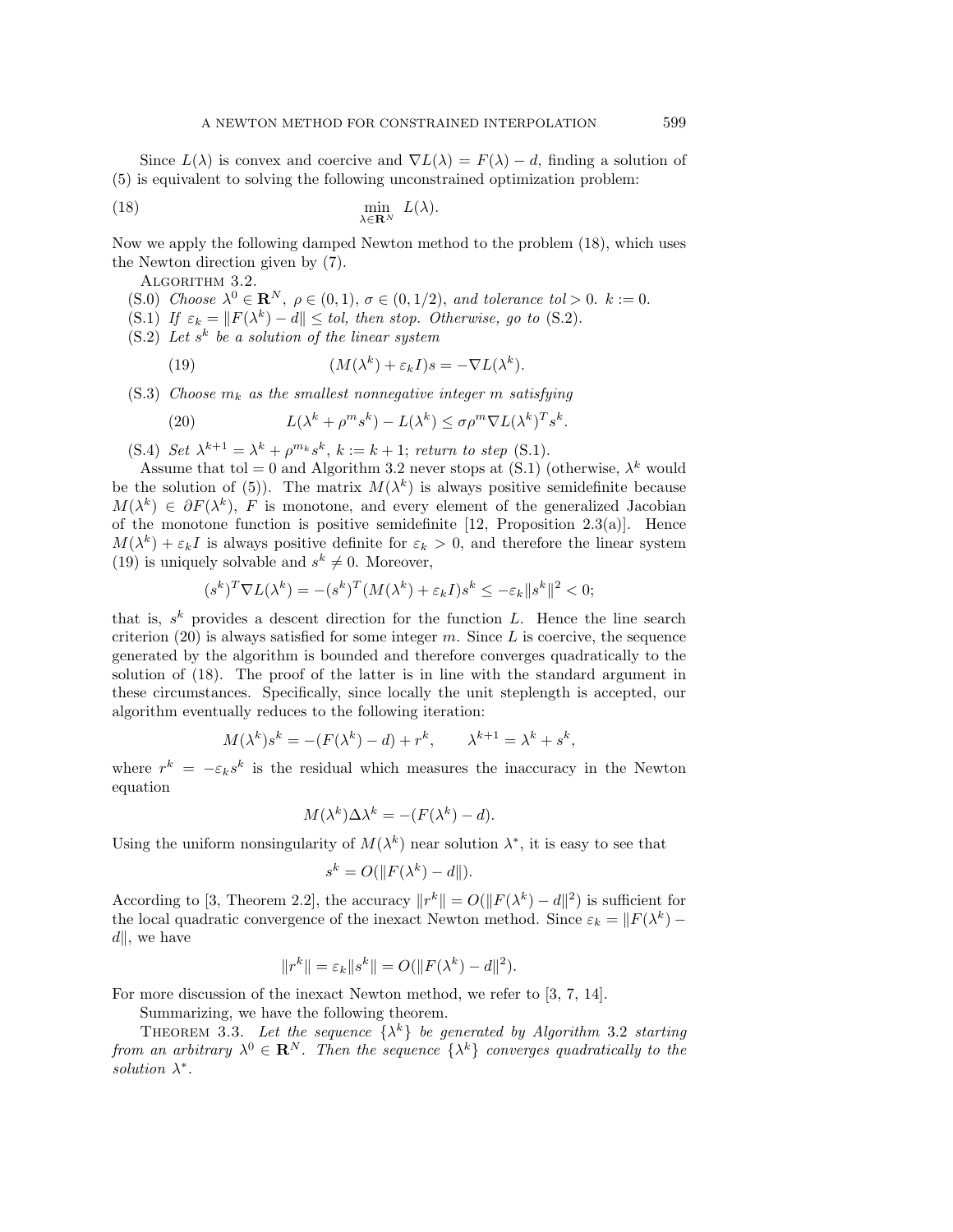

**4. Numerical results.** In this section, we report on some numerical experience with Algorithm 3.2 and demonstrate its global convergence from arbitrary starting points. The typical starting point in shape-preserving algorithms is  $sign(d)$ , the sign vector of d; see [11]. We report results with the starting point **e**, the vector of all ones in  $\mathbb{R}^N$ , which is commonly selected as a starting point in algorithms for convex best interpolations; see [11, 6]. We also test the influence on Algorithm3.2 of the standing assumption  $d_i \neq 0$ ,  $i = 1, \ldots, N$ .

We implemented Algorithm 3.2 in MATLAB and tested it on a DEC George Server 8200 with the termination criterion  $||F(\lambda^k) - d|| \leq$  tol and the following values of the parameters:  $\rho = 0.5$ ,  $\sigma = 0.1$ , tol = 10<sup>-12</sup>. In our implementation,  $\varepsilon_k$  =  $\min{\{\delta, ||F(\lambda^k) - d||\}}$  with  $\delta = 0.01$ . The integrals involved are evaluated exactly using Simpson's rule. The testing problems are collected from the literature and are described in details as follows.

Example 4.1. This problem is from  $[11]$  and has the following data:

$$
\begin{array}{r@{}lllllllllllllllllllllllllll} t_i=&0.0&0.05&0.1&0.2&0.8&0.85&0.9&1.0.\\ y_i=&0.0&0.7&1.0&1.0&0.3&0.05&0.1&1.0. \end{array}
$$

Example 4.2. This problem is again from [11] and has the following data:

$$
\begin{array}{ccccccccc}\nt_i = & 0.0 & 0.1 & 0.2 & 0.3 & 0.4 & 0.5 & 0.6 & 0.8 & 1.0. \\
y_i = & 0.0 & 0.9 & 0.95 & 0.9 & 0.1 & 0.05 & 0.05 & 0.2 & 1.0. \end{array}
$$

Example 4.3. This problem is from [9] and has the following data:

$$
t_i = \begin{array}{cccccc} 0 & 4 & 6 & 10 & 12 & 14 & 18 & 20. \\ y_i = & 3 & 4 & 9 & 10 & 9 & 5 & 4 & 3. \end{array}
$$

*Example* 4.4. This problem is from [4]:  $t_1 = 0, t_2 = 0.1, t_3 = 0.4, t_5 = 0.8, t_6 = 1,$  $t_7 = 1.166, t_8 = 1.333, t_9 = 1.5, t_{10} = 1.666.$   $y_i = 1/((0.05+t_i)(1.05-t_i)), i = 1, \ldots, 4,$  $y_5 = 10, y_6 = 5, y_7 = y_8 = y_9 = 4, y_{10} = 10.$ 

In Figures 1–5, the dashed line is for the resulting shape-preserving cubic spline (using the data obtained with the starting point  $\lambda^0 = \text{sign}(d)$ ); the solid line is for the natural spline (using the MATLAB SPLINE function), and "o" stands for the original given data. In Table 1 for results of the numerical experiments we use the following notation: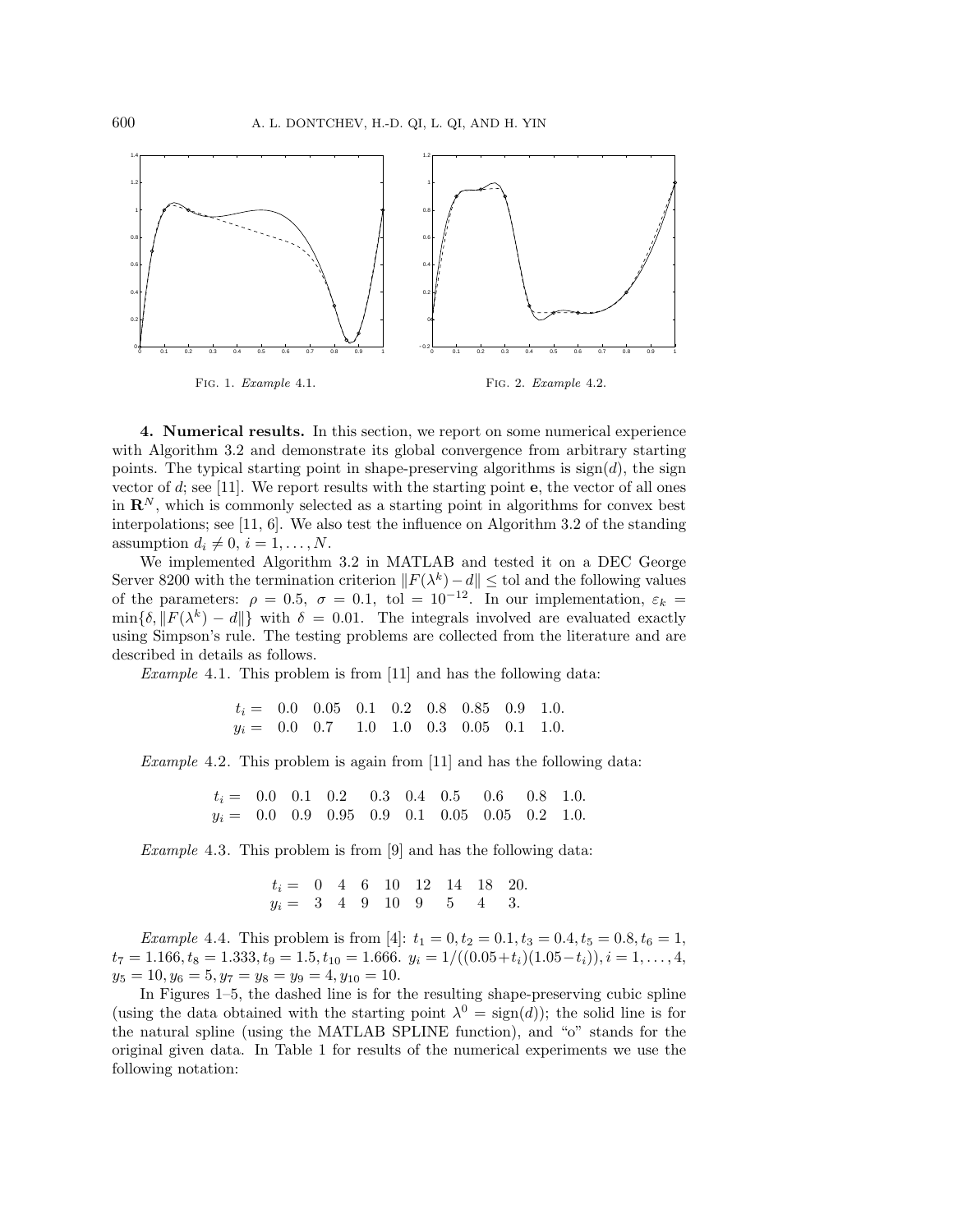

Fig. 3. Example 4.3.

Fig. 4. Example 4.4.



FIG. 5. Example 4.4 ( $y_9 = 4.1$ ).

TABLE 1 Numerical results with Algorithm 3.2.

| Problem       | $\lambda^0$ | It | Nf | $  F(\lambda^f) - d  $ |
|---------------|-------------|----|----|------------------------|
| 4.1           | e           | 11 | 17 | 8.57e-15               |
|               | sign(d)     | 9  | 10 | 1.06e-14               |
| 4.2           | е           | 11 | 15 | $3.02e-14$             |
|               | sign(d)     | 10 | 11 | $1.03e-14$             |
| 4.3           | е           | 8  | 11 | $4.59e-16$             |
|               | sign(d)     | 7  | 8  | $2.91e-16$             |
| 4.4           | е           | 30 | 31 | $1.43e-01$             |
| $(y_9 = 4)$   | sign(d)     | 30 | 31 | 1.43e-01               |
| 4.4           | е           | 24 | 44 | 2.39e-13               |
| $(y_9 = 4.1)$ | sign(d)     | 23 | 39 | $1.95e-13$             |
| 4.4           | е           | 12 | 13 | $1.01e-13$             |
| $(y_9=5)$     | sign(d)     | 12 | 13 | $1.43e-13$             |

Problem: name of the test problem.<br> $\lambda^0$ : starting point.

- $\lambda^0$ : starting point.<br>It: number of itera
- It : number of iterations.<br>Nf : number of evaluations
- number of evaluations of the function  $f(\lambda)$ .
- $||F(\lambda^f) d||$ : value of  $||F(\lambda) d||$  at the last iteration.

FromTable 1, we observe that Algorithm3.2 converges rapidly to the solution